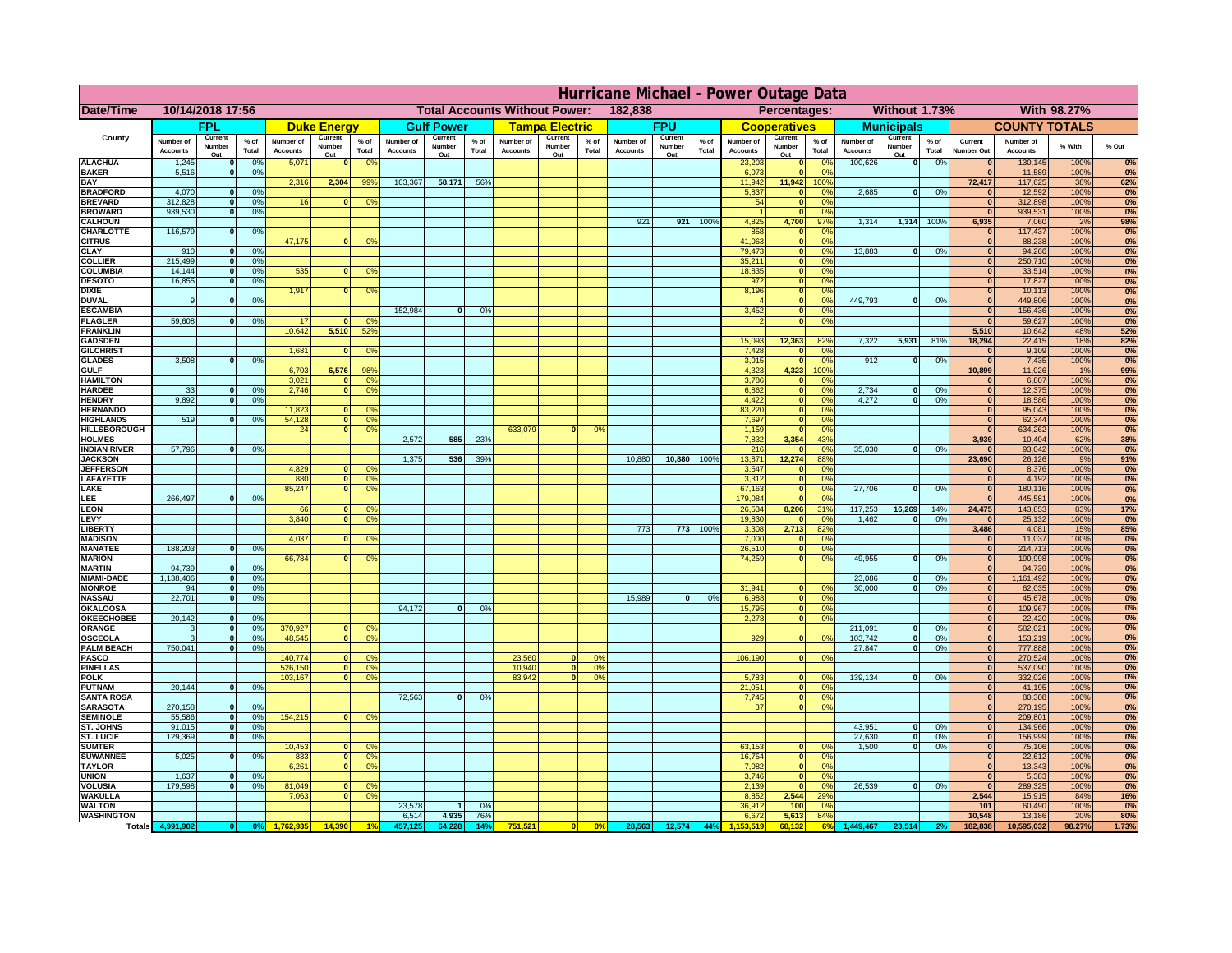# 10/14/2018 5:57 PM Hurricane Michael

| <b>Power Provider</b>                   | <b>County</b>       | <b>Number of Customers</b> | <b>Current Number Out</b> | <b>Outage Percentage</b> | <b>Estimated Restore Time</b> |
|-----------------------------------------|---------------------|----------------------------|---------------------------|--------------------------|-------------------------------|
| <b>Gulf Power Company</b>               | BAY                 | 103,367                    | 58,171                    | 56.28%                   | >5 days                       |
|                                         |                     |                            |                           |                          |                               |
| City of Tallahassee                     | LEON                | 117,253                    | 16,269                    | 13.88%                   | $>72$                         |
| Talquin Electric Cooperative, Inc.      | GADSDEN             | 15,093                     | 12,363                    | 81.91%                   | >5 days                       |
| West Florida Electric Cooperative, Inc. | <b>JACKSON</b>      | 13,824                     | 12,227                    | 88.45%                   | >5 days                       |
| Gulf Coast Electric Cooperative, Inc.   | BAY                 | 11,942                     | 11,942                    | 100.00%                  | >5 days                       |
| Florida Public Utilities Corporation    | <b>JACKSON</b>      | 10,880                     | 10,880                    | 100.00%                  | >5 days                       |
| Talquin Electric Cooperative, Inc.      | <b>LEON</b>         | 26,534                     | 8,206                     | 30.93%                   | >5 days                       |
| Duke Energy                             | <b>GULF</b>         | 6,703                      | 6,576                     | 98.11%                   | TBD                           |
| <b>Duke Energy</b>                      | <b>FRANKLIN</b>     | 10,642                     | 5,510                     | 51.78%                   | 72                            |
| <b>Gulf Power Company</b>               | WASHINGTON          | 6,514                      | 4,935                     | 75.76%                   | $>72$                         |
|                                         |                     |                            |                           |                          |                               |
| City of Quincy                          | GADSDEN             | 4,768                      | 4,768                     | 100.00%                  | >5 days                       |
| Gulf Coast Electric Cooperative, Inc.   | <b>GULF</b>         | 4,323                      | 4,323                     | 100.00%                  | >5 days                       |
| West Florida Electric Cooperative, Inc. | WASHINGTON          | 4,235                      | 4,076                     | 96.25%                   | >5 days                       |
| West Florida Electric Cooperative, Inc. | <b>HOLMES</b>       | 7,539                      | 3,354                     | 44.49%                   | >5 days                       |
| West Florida Electric Cooperative, Inc. | CALHOUN             | 2,977                      | 2,852                     | 95.80%                   | >5 days                       |
| Talquin Electric Cooperative, Inc.      | LIBERTY             | 3,308                      | 2,713                     | 82.01%                   | >5 days                       |
| Talquin Electric Cooperative, Inc.      | <b>WAKULLA</b>      | 8,852                      | 2,544                     | 28.74%                   | >5 days                       |
| Duke Energy                             | BAY                 | 2,316                      | 2,304                     | 99.48%                   | TBD                           |
| Gulf Coast Electric Cooperative, Inc.   | CALHOUN             | 1,848                      | 1,848                     | 100.00%                  | >5 days                       |
|                                         |                     |                            |                           |                          |                               |
| Gulf Coast Electric Cooperative, Inc.   | WASHINGTON          | 2,437                      | 1,537                     | 63.07%                   | >5 days                       |
| City of Blountstown                     | <b>CALHOUN</b>      | 1,314                      | 1,314                     | 100.00%                  | >5 days                       |
| Chattahoochee Electric                  | GADSDEN             | 1,163                      | 1,163                     | 100.00%                  | >5 days                       |
| Florida Public Utilities Corporation    | <b>CALHOUN</b>      | 921                        | 921                       | 100.00%                  | >5 days                       |
| Florida Public Utilities Corporation    | LIBERTY             | 773                        | 773                       | 100.00%                  | >5 days                       |
| <b>Gulf Power Company</b>               | <b>HOLMES</b>       | 2,572                      | 585                       | 22.74%                   | $>72$                         |
| <b>Gulf Power Company</b>               | <b>JACKSON</b>      | 1,375                      | 536                       | 38.98%                   | $>72$                         |
| Gulf Coast Electric Cooperative, Inc.   | <b>WALTON</b>       | 100                        | 100                       | 100.00%                  | >5 days                       |
|                                         |                     | 47                         | 47                        |                          |                               |
| Gulf Coast Electric Cooperative, Inc.   | <b>JACKSON</b>      |                            |                           | 100.00%                  | >5 days                       |
| <b>Gulf Power Company</b>               | <b>WALTON</b>       | 23,578                     | $\mathbf 1$               | 0.00%                    | $24$                          |
| Central Florida Electric Cooperative    | <b>ALACHUA</b>      | 875                        | 0                         | 0.00%                    | <b>TBD</b>                    |
| Central Florida Electric Cooperative    | <b>DIXIE</b>        | 7,595                      | $\pmb{0}$                 | 0.00%                    | TBD                           |
| Central Florida Electric Cooperative    | <b>GILCHRIST</b>    | 7,424                      | 0                         | 0.00%                    | Restored                      |
| Central Florida Electric Cooperative    | LAFAYETTE           | 9                          | $\pmb{0}$                 | 0.00%                    | <b>TBD</b>                    |
| Central Florida Electric Cooperative    | LEVY                | 17,513                     | 0                         | 0.00%                    | Restored                      |
| Central Florida Electric Cooperative    | <b>MARION</b>       | 9                          | $\pmb{0}$                 | 0.00%                    | <b>TBD</b>                    |
|                                         |                     | 293                        | 0                         |                          |                               |
| Choctawhatchee Electric Cooperative     | <b>HOLMES</b>       |                            |                           | 0.00%                    | Restored                      |
| Choctawhatchee Electric Cooperative     | <b>OKALOOSA</b>     | 15,795                     | $\pmb{0}$                 | 0.00%                    | Restored                      |
| Choctawhatchee Electric Cooperative     | <b>SANTA ROSA</b>   | 201                        | 0                         | 0.00%                    | Restored                      |
| Choctawhatchee Electric Cooperative     | <b>WALTON</b>       | 36,812                     | $\mathbf 0$               | 0.00%                    | Restored                      |
| City of Alachua                         | <b>ALACHUA</b>      | 4,426                      | 0                         | 0.00%                    | TBD                           |
| City of Bartow                          | <b>POLK</b>         | 11,790                     | $\pmb{0}$                 | 0.00%                    | <b>TBD</b>                    |
| City of Bushnell                        | SUMTER              | 1,500                      | 0                         | 0.00%                    | <b>TBD</b>                    |
| City of Clewiston                       | <b>HENDRY</b>       | 4,272                      | $\mathbf 0$               | 0.00%                    | <b>TBD</b>                    |
| City of Fort Meade                      | <b>POLK</b>         | 2,379                      | 0                         | 0.00%                    | <b>TBD</b>                    |
|                                         |                     |                            | $\mathbf 0$               |                          | 48                            |
| City of Havana                          | GADSDEN             | 1,391                      |                           | 0.00%                    |                               |
| City of Leesburg                        | LAKE                | 22,000                     | 0                         | 0.00%                    | TBD                           |
| City of Moore Haven                     | <b>GLADES</b>       | 912                        | $\mathbf 0$               | 0.00%                    | <b>TBD</b>                    |
| City of Mount Dora                      | LAKE                | 5,706                      | 0                         | 0.00%                    | TBD                           |
| City of Newberry                        | <b>ALACHUA</b>      | 1,727                      | $\pmb{0}$                 | 0.00%                    | <b>TBD</b>                    |
| City of Starke                          | <b>BRADFORD</b>     | 2,685                      | 0                         | 0.00%                    | TBD                           |
| City of Vero Beach                      | <b>INDIAN RIVER</b> | 35,030                     | $\mathbf 0$               | 0.00%                    | <b>TBD</b>                    |
| City of Wauchula                        | HARDEE              | 2,734                      | 0                         | 0.00%                    | TBD                           |
| City of Williston                       | LEVY                | 1,462                      | $\pmb{0}$                 | 0.00%                    | <b>TBD</b>                    |
|                                         |                     |                            |                           |                          |                               |
| City of Winter Park                     | ORANGE              | 13,941                     | 0                         | 0.00%                    | TBD                           |
| Clay Electric Cooperative               | <b>ALACHUA</b>      | 22,328                     | $\pmb{0}$                 | 0.00%                    | TBD                           |
| Clay Electric Cooperative               | BAKER               | 2,476                      | 0                         | 0.00%                    | TBD                           |
| Clay Electric Cooperative               | <b>BRADFORD</b>     | 5,837                      | $\pmb{0}$                 | 0.00%                    | <b>TBD</b>                    |
| Clay Electric Cooperative               | <b>CLAY</b>         | 79,473                     | 0                         | 0.00%                    | TBD                           |
| Clay Electric Cooperative               | <b>COLUMBIA</b>     | 16,922                     | $\pmb{0}$                 | 0.00%                    | TBD                           |
| Clay Electric Cooperative               | <b>DUVAL</b>        | 4                          | 0                         | 0.00%                    | TBD                           |
| Clay Electric Cooperative               | <b>FLAGLER</b>      | $\overline{2}$             | $\pmb{0}$                 | 0.00%                    | <b>TBD</b>                    |
| Clay Electric Cooperative               |                     | 4                          |                           |                          |                               |
|                                         | <b>GILCHRIST</b>    |                            | 0                         | 0.00%                    | TBD                           |
| Clay Electric Cooperative               | LAKE                | 2,239                      | $\pmb{0}$                 | 0.00%                    | <b>TBD</b>                    |
| Clay Electric Cooperative               | LEVY                | 712                        | 0                         | 0.00%                    | TBD                           |
| Clay Electric Cooperative               | <b>MARION</b>       | 16,301                     | $\pmb{0}$                 | 0.00%                    | <b>TBD</b>                    |
| Clay Electric Cooperative               | PUTNAM              | 21,051                     | 0                         | 0.00%                    | TBD                           |
| Clay Electric Cooperative               | SUWANNEE            | 5                          | $\pmb{0}$                 | 0.00%                    | <b>TBD</b>                    |
| Clay Electric Cooperative               | <b>UNION</b>        | 3,746                      | 0                         | 0.00%                    | TBD                           |
| Clay Electric Cooperative               | <b>VOLUSIA</b>      | 2,139                      | $\pmb{0}$                 | 0.00%                    | TBD                           |
| Duke Energy                             | <b>ALACHUA</b>      | 5,071                      | 0                         | 0.00%                    | Restored                      |
|                                         |                     |                            | $\mathbf 0$               |                          |                               |
| <b>Duke Energy</b>                      | <b>BREVARD</b>      | 16                         |                           | 0.00%                    | Restored                      |
| Duke Energy                             | <b>CITRUS</b>       | 47,175                     | 0                         | 0.00%                    | Restored                      |
| <b>Duke Energy</b>                      | <b>COLUMBIA</b>     | 535                        | $\mathbf 0$               | 0.00%                    | Restored                      |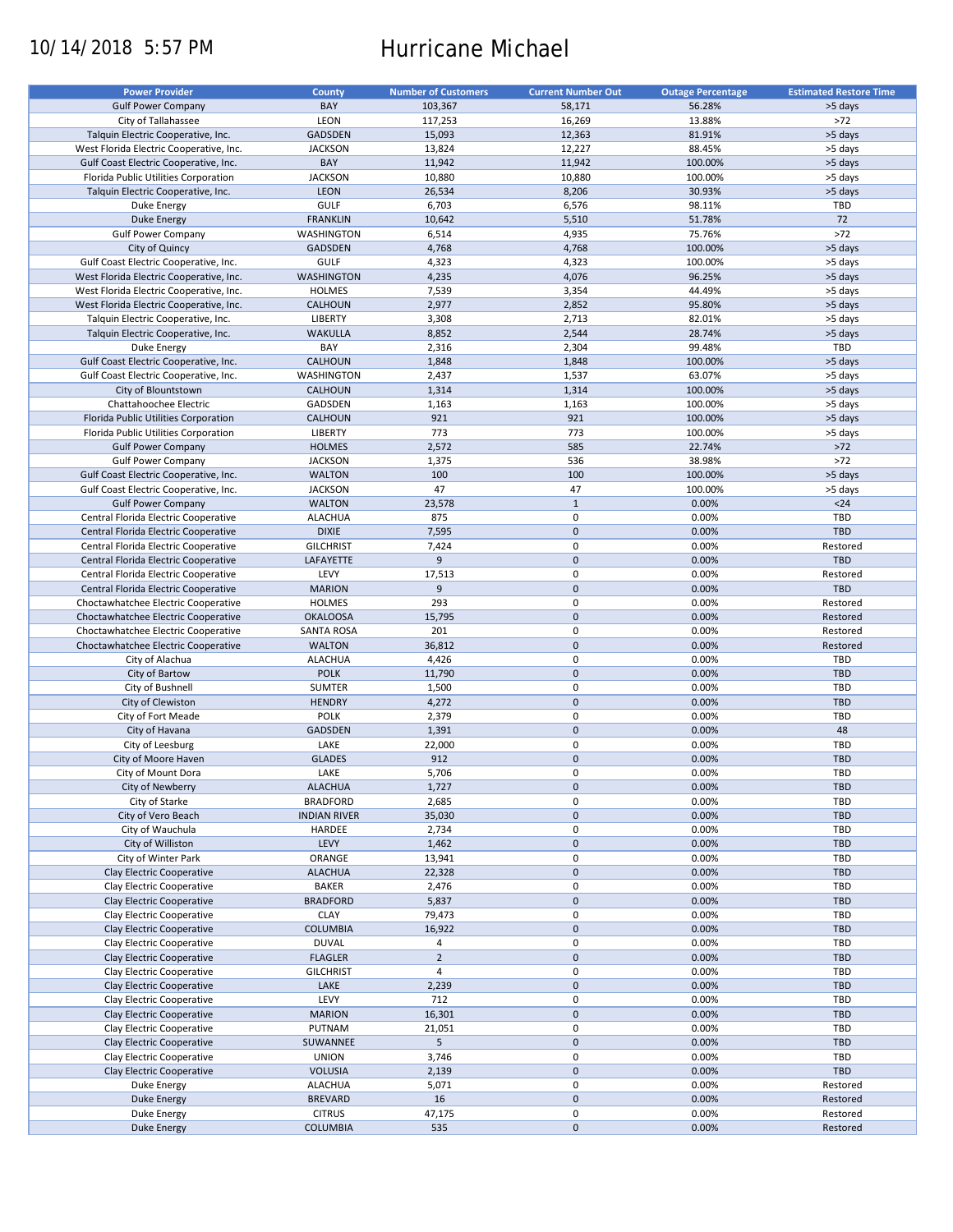## 10/14/2018 5:57 PM Hurricane Michael

| Duke Energy                                        | <b>DIXIE</b>        | 1,917          | 0           | 0.00% | Restored   |
|----------------------------------------------------|---------------------|----------------|-------------|-------|------------|
| <b>Duke Energy</b>                                 | <b>FLAGLER</b>      | 17             | $\pmb{0}$   | 0.00% | Restored   |
|                                                    |                     |                |             |       |            |
| <b>Duke Energy</b>                                 | <b>GILCHRIST</b>    | 1,681          | 0           | 0.00% | Restored   |
| <b>Duke Energy</b>                                 | <b>HAMILTON</b>     | 3,021          | $\mathbf 0$ | 0.00% | Restored   |
| Duke Energy                                        | HARDEE              | 2,746          | 0           | 0.00% | Restored   |
|                                                    |                     |                |             |       |            |
| <b>Duke Energy</b>                                 | <b>HERNANDO</b>     | 11,823         | $\mathbf 0$ | 0.00% | Restored   |
| Duke Energy                                        | <b>HIGHLANDS</b>    | 54,128         | 0           | 0.00% | Restored   |
| <b>Duke Energy</b>                                 | HILLSBOROUGH        | 24             | $\pmb{0}$   | 0.00% | Restored   |
|                                                    |                     |                |             |       |            |
| Duke Energy                                        | <b>JEFFERSON</b>    | 4,829          | $\pmb{0}$   | 0.00% | Restored   |
| Duke Energy                                        | LAFAYETTE           | 880            | $\mathbf 0$ | 0.00% | Restored   |
| Duke Energy                                        | LAKE                | 85,247         | 0           | 0.00% | Restored   |
|                                                    |                     |                |             |       |            |
| <b>Duke Energy</b>                                 | LEON                | 66             | $\pmb{0}$   | 0.00% | Restored   |
| Duke Energy                                        | LEVY                | 3,840          | 0           | 0.00% | Restored   |
| <b>Duke Energy</b>                                 | <b>MADISON</b>      | 4,037          | $\pmb{0}$   | 0.00% | Restored   |
|                                                    |                     |                |             |       |            |
| Duke Energy                                        | <b>MARION</b>       | 66,784         | 0           | 0.00% | Restored   |
| <b>Duke Energy</b>                                 | ORANGE              | 370,927        | $\mathbf 0$ | 0.00% | Restored   |
| Duke Energy                                        | OSCEOLA             | 48,545         | $\pmb{0}$   | 0.00% | Restored   |
|                                                    |                     |                | $\pmb{0}$   |       |            |
| <b>Duke Energy</b>                                 | PASCO               | 140,774        |             | 0.00% | Restored   |
| Duke Energy                                        | PINELLAS            | 526,150        | 0           | 0.00% | Restored   |
| <b>Duke Energy</b>                                 | <b>POLK</b>         | 103,167        | $\pmb{0}$   | 0.00% | Restored   |
|                                                    |                     |                |             |       |            |
| Duke Energy                                        | SEMINOLE            | 154,215        | 0           | 0.00% | Restored   |
| <b>Duke Energy</b>                                 | <b>SUMTER</b>       | 10,453         | $\pmb{0}$   | 0.00% | Restored   |
| Duke Energy                                        | SUWANNEE            | 833            | $\pmb{0}$   | 0.00% | Restored   |
|                                                    |                     |                |             |       |            |
| <b>Duke Energy</b>                                 | <b>TAYLOR</b>       | 6,261          | $\pmb{0}$   | 0.00% | Restored   |
| Duke Energy                                        | VOLUSIA             | 81,049         | $\pmb{0}$   | 0.00% | Restored   |
| <b>Duke Energy</b>                                 | <b>WAKULLA</b>      | 7,063          | $\pmb{0}$   | 0.00% | Restored   |
|                                                    |                     |                |             |       |            |
| Escambia River Electric Cooperative, Inc.          | <b>ESCAMBIA</b>     | 3,452          | $\pmb{0}$   | 0.00% | TBD        |
| Escambia River Electric Cooperative, Inc.          | <b>SANTA ROSA</b>   | 7,544          | $\pmb{0}$   | 0.00% | <b>TBD</b> |
| Florida Keys Electric Cooperative                  | <b>MONROE</b>       | 31,941         | $\pmb{0}$   | 0.00% | <b>TBD</b> |
|                                                    |                     |                |             |       |            |
| Florida Power and Light Company                    | <b>ALACHUA</b>      | 1,245          | $\pmb{0}$   | 0.00% | <b>TBD</b> |
| Florida Power and Light Company                    | <b>BAKER</b>        | 5,516          | $\pmb{0}$   | 0.00% | <b>TBD</b> |
| Florida Power and Light Company                    | <b>BRADFORD</b>     | 4,070          | $\pmb{0}$   | 0.00% | <b>TBD</b> |
|                                                    |                     |                |             |       |            |
| Florida Power and Light Company                    | <b>BREVARD</b>      | 312,828        | $\pmb{0}$   | 0.00% | <b>TBD</b> |
| Florida Power and Light Company                    | <b>BROWARD</b>      | 939,530        | $\pmb{0}$   | 0.00% | <b>TBD</b> |
| Florida Power and Light Company                    | CHARLOTTE           | 116,579        | 0           | 0.00% | <b>TBD</b> |
|                                                    |                     |                |             |       |            |
| Florida Power and Light Company                    | <b>CLAY</b>         | 910            | $\pmb{0}$   | 0.00% | <b>TBD</b> |
| Florida Power and Light Company                    | <b>COLLIER</b>      | 215,499        | $\pmb{0}$   | 0.00% | <b>TBD</b> |
| Florida Power and Light Company                    | <b>COLUMBIA</b>     | 14,144         | $\pmb{0}$   | 0.00% | <b>TBD</b> |
|                                                    |                     |                |             |       |            |
| Florida Power and Light Company                    | <b>DESOTO</b>       | 16,855         | $\pmb{0}$   | 0.00% | TBD        |
| Florida Power and Light Company                    | <b>DUVAL</b>        | 9              | $\pmb{0}$   | 0.00% | <b>TBD</b> |
|                                                    |                     |                | 0           | 0.00% | TBD        |
| Florida Power and Light Company                    | <b>FLAGLER</b>      | 59,608         |             |       |            |
| Florida Power and Light Company                    | <b>GLADES</b>       | 3,508          | $\mathbf 0$ | 0.00% | <b>TBD</b> |
| Florida Power and Light Company                    | HARDEE              | 33             | 0           | 0.00% | TBD        |
|                                                    |                     |                | $\pmb{0}$   |       | <b>TBD</b> |
| Florida Power and Light Company                    | <b>HENDRY</b>       | 9,892          |             | 0.00% |            |
| Florida Power and Light Company                    | <b>HIGHLANDS</b>    | 519            | $\pmb{0}$   | 0.00% | <b>TBD</b> |
| Florida Power and Light Company                    | <b>INDIAN RIVER</b> | 57,796         | $\mathbf 0$ | 0.00% | <b>TBD</b> |
|                                                    |                     |                |             |       |            |
| Florida Power and Light Company                    | LEE                 | 266,497        | $\pmb{0}$   | 0.00% | TBD        |
| Florida Power and Light Company                    | MANATEE             | 188,203        | $\pmb{0}$   | 0.00% | <b>TBD</b> |
| Florida Power and Light Company                    | <b>MARTIN</b>       | 94,739         | $\pmb{0}$   | 0.00% | <b>TBD</b> |
|                                                    |                     |                |             |       |            |
| Florida Power and Light Company                    | MIAMI-DADE          | 1,138,406      | $\pmb{0}$   | 0.00% | TBD        |
| Florida Power and Light Company                    | <b>MONROE</b>       | 94             | 0           | 0.00% | TBD        |
| Florida Power and Light Company                    | NASSAU              | 22,701         | $\mathbf 0$ | 0.00% | <b>TBD</b> |
|                                                    |                     |                |             |       |            |
| Florida Power and Light Company                    | OKEECHOBEE          | 20,142         | 0           | 0.00% | TBD        |
| Florida Power and Light Company                    | ORANGE              | $\overline{3}$ | $\pmb{0}$   | 0.00% | <b>TBD</b> |
| Florida Power and Light Company                    | OSCEOLA             | 3              | 0           | 0.00% | <b>TBD</b> |
|                                                    |                     |                |             |       |            |
| Florida Power and Light Company                    | PALM BEACH          | 750,041        | $\pmb{0}$   | 0.00% | TBD        |
| Florida Power and Light Company                    | PUTNAM              | 20,144         | 0           | 0.00% | <b>TBD</b> |
| Florida Power and Light Company                    | SARASOTA            | 270,158        | $\pmb{0}$   | 0.00% | <b>TBD</b> |
|                                                    |                     |                |             |       |            |
| Florida Power and Light Company                    | SEMINOLE            | 55,586         | 0           | 0.00% | TBD        |
| Florida Power and Light Company                    | ST. JOHNS           | 91,015         | $\pmb{0}$   | 0.00% | <b>TBD</b> |
| Florida Power and Light Company                    | ST. LUCIE           | 129,369        | 0           | 0.00% | TBD        |
|                                                    |                     |                |             |       |            |
| Florida Power and Light Company                    | SUWANNEE            | 5,025          | $\pmb{0}$   | 0.00% | <b>TBD</b> |
| Florida Power and Light Company                    | <b>UNION</b>        | 1,637          | 0           | 0.00% | TBD        |
| Florida Power and Light Company                    | <b>VOLUSIA</b>      | 179,598        | $\pmb{0}$   | 0.00% | TBD        |
|                                                    |                     |                |             |       |            |
| Florida Public Utilities Corporation               | NASSAU              | 15,989         | 0           | 0.00% | Restored   |
| Fort Pierce Utilities Authority                    | ST. LUCIE           | 27,630         | $\pmb{0}$   | 0.00% | <b>TBD</b> |
| Gainesville (Gainesville Regional Utilities - GRU) | <b>ALACHUA</b>      | 94,473         | 0           | 0.00% | TBD        |
|                                                    |                     |                |             |       |            |
| Glades Electric Cooperative, Inc.                  | <b>GLADES</b>       | 3,015          | $\pmb{0}$   | 0.00% | TBD        |
| Glades Electric Cooperative, Inc.                  | HARDEE              | 0              | 0           |       | TBD        |
| Glades Electric Cooperative, Inc.                  | <b>HENDRY</b>       | 3,530          | $\mathbf 0$ | 0.00% | <b>TBD</b> |
|                                                    |                     |                |             |       |            |
| Glades Electric Cooperative, Inc.                  | <b>HIGHLANDS</b>    | 7,321          | 0           | 0.00% | TBD        |
| Glades Electric Cooperative, Inc.                  | <b>OKEECHOBEE</b>   | 2,278          | $\mathbf 0$ | 0.00% | <b>TBD</b> |
| Green Cove Springs Electric                        | <b>CLAY</b>         | 3,889          | $\pmb{0}$   | 0.00% | TBD        |
|                                                    |                     |                |             |       |            |
| <b>Gulf Power Company</b>                          | <b>ESCAMBIA</b>     | 152,984        | $\mathbf 0$ | 0.00% | Restored   |
|                                                    |                     |                |             |       |            |